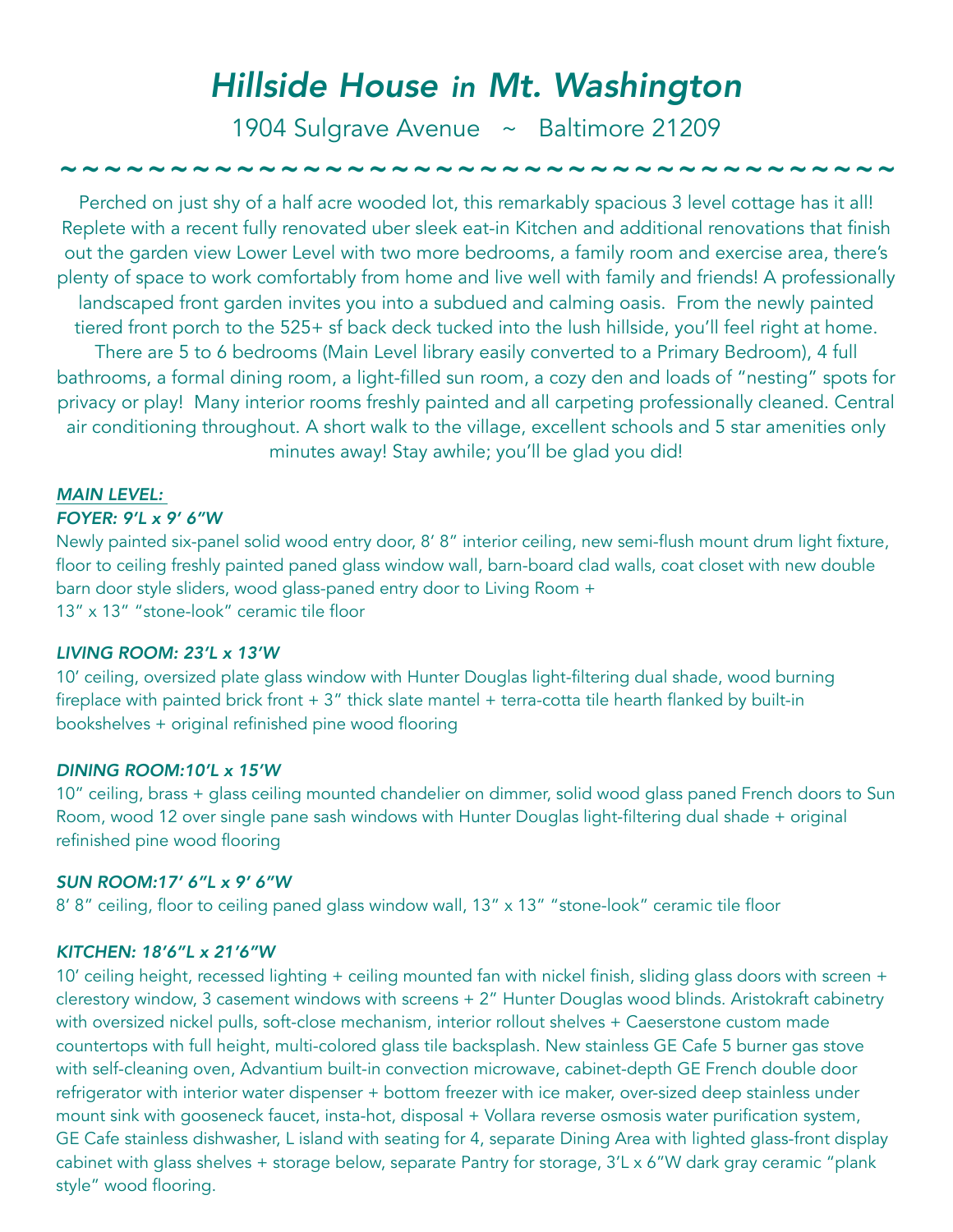# *OFFICE (or Main Level Primary Bedroom):12'L x 14'W*

10' ceiling height, 12 over single pane wooden sash windows with 2" wooden Hunter Douglas blinds, floor to ceiling built-in adjustable bookshelves, original 5 panel solid stripped wood doors with original hardware + glass knob, large closet with shelving + original refinished pine wood flooring

# *FULL BATH 1: 10'L x 5'W*

10' ceiling height, 9 over single pane wooden sash windows with 2" wooden Hunter Douglas blinds, original 5 panel solid stripped wood door with original hardware + glass knob, tub/shower combo with ceramic tile surround + integrated shampoo shelves with glass sliding doors, pedestal sink with faucet + medicine cabinet, two glass shade vanity lights  $+ 13'' \times 13''$  ceramic tile floor

#### *UPPER LEVEL 1:*

#### *SITTING ROOM: 13'L x 10'W*

Cozy room with a dropped ceiling, a modern "wave" style nickel finish halogen light fixture, wall to wall neutral cut-pile carpeting + two sliding windows with screens. This area also has a separate space (12'6"L x 7'6"W) that is perfect as a reading nook or study area with two new nickel modern ceiling mount light fixtures

# *PRIMARY BEDROOM: 16'L x 14'6"W*

Generously sized room with a dropped ceiling, freshly painted panel walls, two banks of 10+' closets with sliding doors, two oversized sliding windows with screens + wall to wall neutral cut-pile carpeting

# *ENSUITE PRIMARY BATHROOM: 10'9"L x 5'W*

Recessed down lighting + exhaust fan, freshly painted walls, oversized walk-in ceramic tiled shower with frameless glass door, vanity cabinet with marble top + backsplash with glass vessel sink + matching single lever faucet, ceramic tile floor with accent border + one 9 over single pane sash window

#### *BEDROOM 2: 15''3"L x 12'W*

Dormer style freshly painted wood ceiling, 3 vinyl casement windows with white metal mini-blinds, 2 nautical style wall sconces, 2 closets with rod + shelves + neutral wall to wall cut-pile carpeting

#### *FULL BATHROOM 2: 8'+L x 9'3"W*

Large dormer-style space with exhaust fan, freshly painted walls, a tub/shower combination with glass sliders, vanity sink cabinet with drop in white ceramic sink + faucet, new modern 2-light vanity bar light, 2 new wall sconces flanking wall mounted medicine cabinet, 2 linen closets with shelves + 12" x 12" ceramic tile flooring

#### *BEDROOM 3: 9'6"L x 12'W*

Comfortably sized room with wood sash window with matchstick shade, modern metal wall sconce, large walk-in closet ( $8'' \times 6'6''$ ) with shelves + rods + neutral wall to wall cut-pile carpeting

# *LOWER LEVEL 1:*

### *BEDROOM 4: 15'L x 13'6"W*

Dropped ceiling, recessed down lights, built-in bookshelf, double door entry to large closet with interior closet system, 2 metal sash windows with cellular shades + neutral wall to wall cut pile carpeting + a 9 light door to rear yard + deck

#### *FULL BATHROOM 4: 10'3"L x 5'6"W*

Dropped ceiling, freshly painted walls + wood cabinetry, ceiling mount fixture + exhaust fan, large vanity with drop-in sink with drawers + cabinets below, 2 new modern vanity light bars, additional built-in cabinet for linens, tub + shower combination with glass slider door +  $8'' \times 8''$  ceramic tile flooring